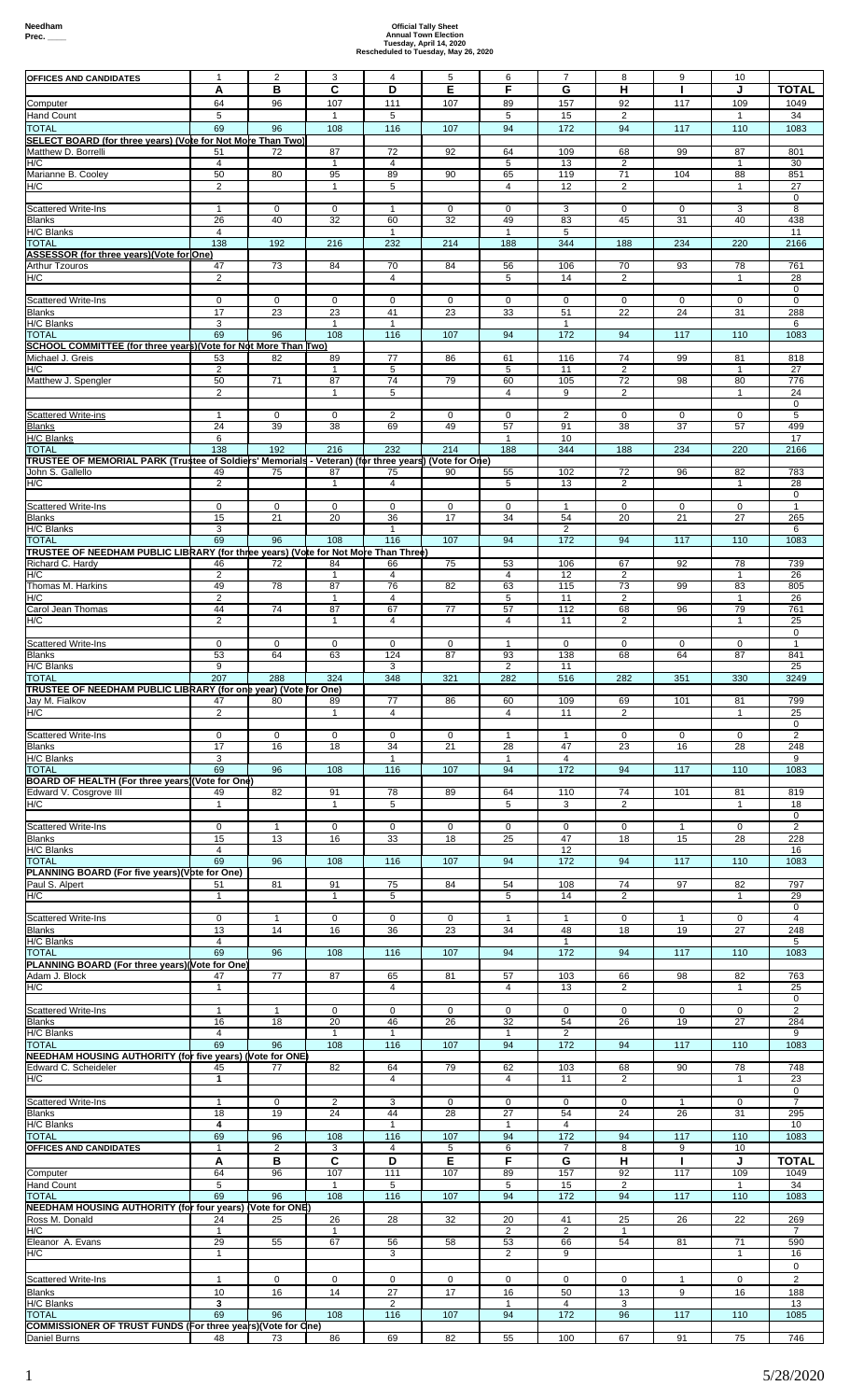| H/C                                                           |             |          |             | 4              |             | 5           | 13             | 2              |          |     | 26             |
|---------------------------------------------------------------|-------------|----------|-------------|----------------|-------------|-------------|----------------|----------------|----------|-----|----------------|
|                                                               |             |          |             |                |             |             |                |                |          |     | $\Omega$       |
| <b>Scattered Write-Ins</b>                                    | $\mathbf 0$ |          | $\mathbf 0$ | 0              | $\mathbf 0$ | 0           | 0              | 0              | 0        | 0   |                |
| <b>Blanks</b>                                                 | 16          | 22       | 21          | 42             | 25          | 34          | 57             | 25             | 26       | 34  | 302            |
| H/C Blanks                                                    | 4           |          |             |                |             |             | $\overline{2}$ |                |          |     | 8              |
| <b>TOTAL</b>                                                  | 69          | 96       | 108         | 116            | 107         | 94          | 172            | 94             | 117      | 110 | 1083           |
| PARK & RECREATION COMMISSION (For three years) (Vote for One) |             |          |             |                |             |             |                |                |          |     |                |
| Bruce R. Williams                                             | 47          | 72       | 84          | 70             | 82          | 58          | 109            | 68             | 96       | 77  | 763            |
| H/C                                                           |             |          |             | 4              |             | 4           | 14             | $\overline{2}$ |          |     | 27             |
|                                                               |             |          |             |                |             |             |                |                |          |     | $\mathbf 0$    |
| <b>Scattered Write-Ins</b>                                    | $\mathbf 0$ | $\Omega$ | $\Omega$    | $\mathbf 0$    | $\Omega$    | 0           | $\mathbf 0$    | $\Omega$       | $\Omega$ | 0   | $\mathbf 0$    |
| <b>Blanks</b>                                                 | 17          | 24       | 23          | 41             | 25          | 31          | 48             | 24             | 21       | 32  | 286            |
| H/C Blanks                                                    | 4           |          |             |                |             |             |                |                |          |     |                |
| <b>TOTAL</b>                                                  | 69          | 96       | 108         | 116            | 107         | 94          | 172            | 94             | 117      | 110 | 1083           |
| CONSTABLE (for three years) (Vote for Not More Than Two)      |             |          |             |                |             |             |                |                |          |     |                |
| Paul F. Hunt                                                  | 44          | 71       | 83          | 70             | 83          | 48          | 105            | 69             | 88       | 76  | 737            |
| H/C                                                           | 2           |          |             | 4              |             | 5           | 14             | $\overline{2}$ |          |     | 28             |
| Richard Eugene Graham                                         | 39          | 64       | 74          | 67             | 72          | 52          | 95             | 60             | 79       | 61  | 663            |
| H/C                                                           | 2           |          |             | 4              |             | 4           | 9              | $\overline{2}$ |          |     | 22             |
|                                                               |             |          |             |                |             |             |                |                |          |     | $\mathbf 0$    |
|                                                               |             |          |             |                |             |             |                |                |          |     | $\mathbf 0$    |
| <b>Scattered Write-Ins</b>                                    | $\mathbf 0$ |          | $\mathbf 0$ | $\mathbf 0$    | $\Omega$    | $\mathbf 0$ |                | $\Omega$       |          |     | $\overline{4}$ |
| <b>Blanks</b>                                                 | 45          | 56       | 57          | 85             | 59          | 78          | 113            | 55             | 66       | 80  | 694            |
| H/C Blanks                                                    | 6           |          | 2           | $\overline{2}$ |             |             | $\overline{ }$ |                |          |     | 18             |
| <b>TOTAL</b>                                                  | 138         | 192      | 216         | 232            | 214         | 188         | 344            | 188            | 234      | 220 | 2166           |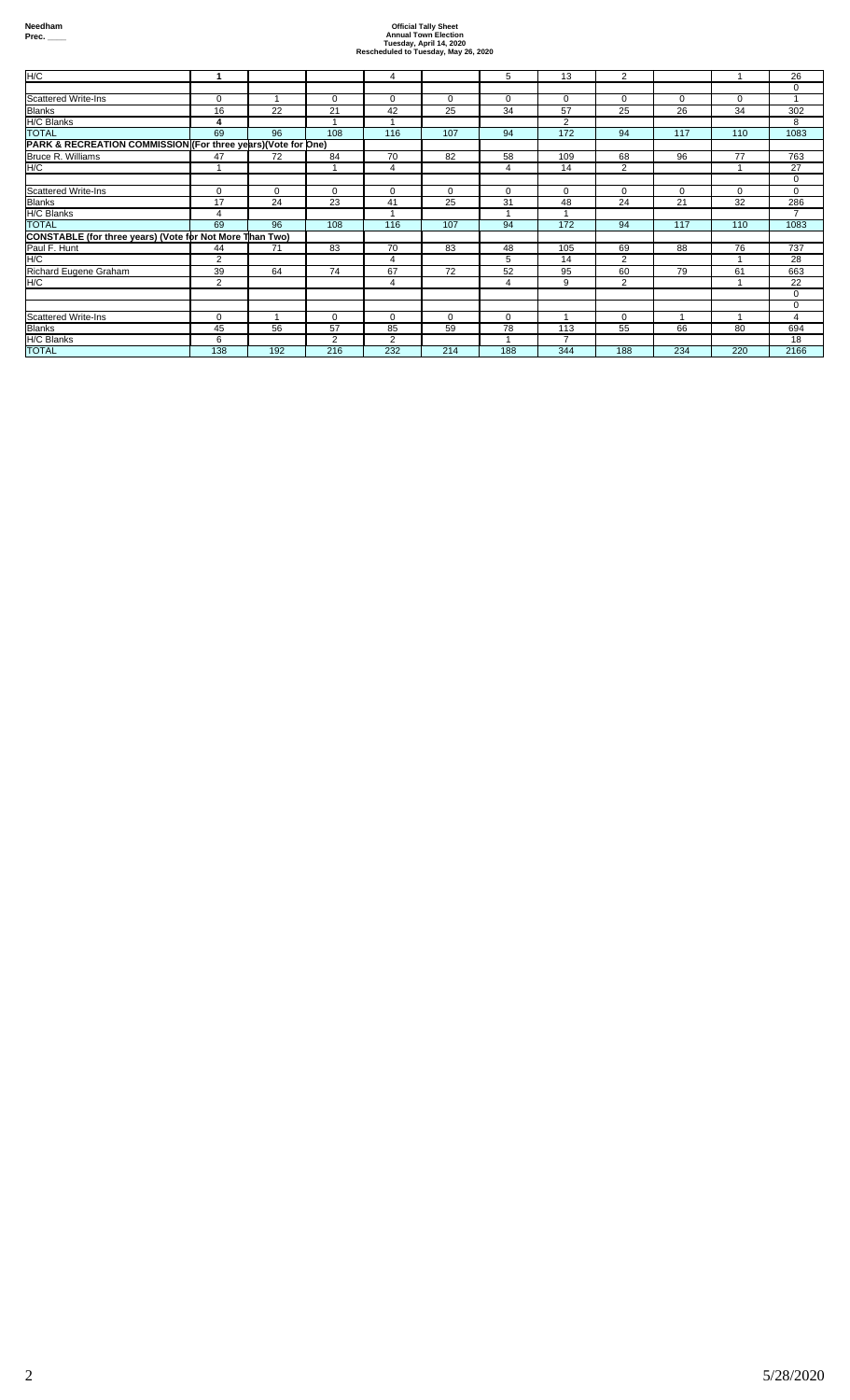| TOWN MEETING MEMBERS FROM PRECINCT A (For Three Years) (Vote for Not More Than Eight)                                                                   |                          |               |                |                |             |                |                |                |                |              |                                                                         |
|---------------------------------------------------------------------------------------------------------------------------------------------------------|--------------------------|---------------|----------------|----------------|-------------|----------------|----------------|----------------|----------------|--------------|-------------------------------------------------------------------------|
| <b>ALAN J. DAVIDSON</b><br>HC                                                                                                                           | 43                       |               |                |                |             |                |                |                |                |              | 43<br>0                                                                 |
| <b>JOHN D. GENOVA</b><br>HC                                                                                                                             | 40                       |               |                |                |             |                |                |                |                |              | 40<br>$\mathbf 0$                                                       |
| CHERYL A. GOSMON                                                                                                                                        | 42                       |               |                |                |             |                |                |                |                |              | 42                                                                      |
| HC<br>MARY E. KEANE-HAZZARD                                                                                                                             | 1<br>45                  |               |                |                |             |                |                |                |                |              | 1<br>45                                                                 |
| HC<br>NORMAN F. O'BRIEN, JR                                                                                                                             | 3<br>40                  |               |                |                |             |                |                |                |                |              | 3<br>40                                                                 |
| HС                                                                                                                                                      |                          |               |                |                |             |                |                |                |                |              | 0                                                                       |
| <b>KAREN SHAPIRO</b><br>HС                                                                                                                              | 37                       |               |                |                |             |                |                |                |                |              | 37<br>$\mathbf 0$                                                       |
| NICHOLAS P. STERLING<br>HС                                                                                                                              | 32                       |               |                |                |             |                |                |                |                |              | 32<br>0                                                                 |
| CARLOS JAVIER RODRIGUES                                                                                                                                 | 27                       |               |                |                |             |                |                |                |                |              | 27                                                                      |
| HС<br><b>JAMES F. SARGENT</b>                                                                                                                           | 34                       |               |                |                |             |                |                |                |                |              | $\mathbf 0$<br>34                                                       |
| НC                                                                                                                                                      |                          |               |                |                |             |                |                |                |                |              | 0<br>$\mathbf 0$                                                        |
|                                                                                                                                                         |                          |               |                |                |             |                |                |                |                |              | 0                                                                       |
|                                                                                                                                                         |                          |               |                |                |             |                |                |                |                |              | 0<br>0                                                                  |
|                                                                                                                                                         |                          |               |                |                |             |                |                |                |                |              | $\mathbf 0$<br>0                                                        |
|                                                                                                                                                         |                          |               |                |                |             |                |                |                |                |              | 0                                                                       |
|                                                                                                                                                         |                          |               |                |                |             |                |                |                |                |              | 0<br>$\mathbf 0$                                                        |
|                                                                                                                                                         |                          |               |                |                |             |                |                |                |                |              | 0<br>0                                                                  |
| Scattered Write-Ins                                                                                                                                     | $\mathbf{1}$             |               |                |                |             |                |                |                |                |              | 0<br>$\mathbf{1}$                                                       |
| <b>Blanks</b>                                                                                                                                           | $\overline{171}$         |               |                |                |             |                |                |                |                |              | 171                                                                     |
| H/C Blanks<br><b>TOTAL</b>                                                                                                                              | 36<br>552                | $\Omega$      | $\overline{0}$ | $\overline{0}$ | $\Omega$    | $\overline{0}$ | $\Omega$       | $\Omega$       | $\overline{0}$ | 552          | 36<br>1104                                                              |
| TOWN MEETING MEMBERS FROM PRECINCT A (For One Year) (Vote for ONE)<br>Patrick Gatto                                                                     | 45                       |               |                |                |             |                |                |                |                |              | 45                                                                      |
| H/C                                                                                                                                                     |                          |               |                |                |             |                |                |                |                |              | 0                                                                       |
|                                                                                                                                                         |                          |               |                |                |             |                |                |                |                |              | 0<br>$\mathbf 0$                                                        |
|                                                                                                                                                         |                          |               |                |                |             |                |                |                |                |              | 0<br>0                                                                  |
|                                                                                                                                                         |                          |               |                |                |             |                |                |                |                |              | 0                                                                       |
|                                                                                                                                                         |                          |               |                |                |             |                |                |                |                |              | $\mathbf 0$<br>0                                                        |
|                                                                                                                                                         |                          |               |                |                |             |                |                |                |                |              | 0<br>0                                                                  |
|                                                                                                                                                         |                          |               |                |                |             |                |                |                |                |              | $\mathbf 0$                                                             |
| <b>Scattered Write-Ins</b><br>Blanks                                                                                                                    | $\mathbf 0$<br>19        |               |                |                |             |                |                |                |                |              | $\mathbf 0$<br>19                                                       |
| H/C Blanks<br><b>TOTAL</b>                                                                                                                              | 5<br>69                  | $\circ$       | $\overline{0}$ | $\mathbf 0$    | $\Omega$    | $\overline{0}$ | $\Omega$       | $\overline{0}$ | $\overline{0}$ | <sub>0</sub> | 5<br>69                                                                 |
| TOWN MEETING MEMBERS FROM PRECINCT B (For Three Years) (Vote for Not More Than Eight)                                                                   |                          |               |                |                |             |                |                |                |                |              |                                                                         |
| ELIZABETH JANE GRIMES<br>H <sub>C</sub>                                                                                                                 | $\sqrt{73}$              |               |                |                |             |                |                |                |                |              | 73<br>0                                                                 |
| DAVID C. HARRIS                                                                                                                                         | 71                       |               |                |                |             |                |                |                |                |              | 71                                                                      |
| HC<br>CLIFFORD OWEN HAYDEN                                                                                                                              | 71                       |               |                |                |             |                |                |                |                |              | 0<br>71                                                                 |
| HC                                                                                                                                                      |                          |               |                |                |             |                |                |                |                |              | 0                                                                       |
|                                                                                                                                                         |                          |               |                |                |             |                |                |                |                |              |                                                                         |
|                                                                                                                                                         | 71                       |               |                |                |             |                |                |                |                |              | 71<br>0                                                                 |
|                                                                                                                                                         | $\overline{72}$          |               |                |                |             |                |                |                |                |              | $\overline{72}$<br>0                                                    |
|                                                                                                                                                         | 72                       |               |                |                |             |                |                |                |                |              | 72                                                                      |
| CATHERINE E. KURKJIAN<br>HC<br>RICHARD B. MOODY<br>HC<br><b>JODI LYNN ROONEY</b><br>HC<br>STEVEN M. ROSENSTOCK                                          | 78                       |               |                |                |             |                |                |                |                |              | 0<br>78                                                                 |
| HC                                                                                                                                                      |                          |               |                |                |             |                |                |                |                |              | $\mathbf 0$                                                             |
| CARL MATTHEW SNOW<br>HС                                                                                                                                 | 70                       |               |                |                |             |                |                |                |                |              | 70<br>0                                                                 |
|                                                                                                                                                         |                          |               |                |                |             |                |                |                |                |              | $\mathbf 0$<br>0                                                        |
|                                                                                                                                                         |                          |               |                |                |             |                |                |                |                |              | 0<br>0                                                                  |
|                                                                                                                                                         |                          |               |                |                |             |                |                |                |                |              | 0                                                                       |
|                                                                                                                                                         |                          |               |                |                |             |                |                |                |                |              | $\mathsf 0$<br>0                                                        |
|                                                                                                                                                         |                          |               |                |                |             |                |                |                |                |              | 0<br>$\mathbf 0$                                                        |
|                                                                                                                                                         |                          |               |                |                |             |                |                |                |                |              | 0                                                                       |
|                                                                                                                                                         | $\mathbf 0$<br>190       |               |                |                |             |                |                |                |                |              | $\mathbf 0$<br>190                                                      |
| Scattered Write-Ins<br><b>Blanks</b><br>H/C Blanks<br><b>TOTAL</b>                                                                                      | 768                      | <sup>ol</sup> | $\overline{0}$ | $\overline{0}$ | $\Omega$    | $\overline{0}$ | $\overline{0}$ | $\overline{0}$ | $\overline{0}$ | <sub>0</sub> | 0<br>768                                                                |
|                                                                                                                                                         | 73                       |               |                |                |             |                |                |                |                |              | 73                                                                      |
|                                                                                                                                                         |                          |               |                |                |             |                |                |                |                |              | $\mathbf 0$                                                             |
| TOWN MEETING MEMBERS FROM PRECINCT B (For one year) (Vote for One)<br>Martin L. B. Walter<br>H/C                                                        |                          |               |                |                |             |                |                |                |                |              | 0<br>0                                                                  |
|                                                                                                                                                         |                          |               |                |                |             |                |                |                |                |              | 0<br>0                                                                  |
|                                                                                                                                                         |                          |               |                |                |             |                |                |                |                |              | $\mathsf 0$                                                             |
|                                                                                                                                                         |                          |               |                |                |             |                |                |                |                |              | 0<br>0                                                                  |
|                                                                                                                                                         |                          |               |                |                |             |                |                |                |                |              | $\mathbf 0$<br>0                                                        |
|                                                                                                                                                         |                          |               |                |                |             |                |                |                |                |              | 0                                                                       |
| Scattered Write-Ins                                                                                                                                     | $\mathbf 0$              |               |                |                |             |                |                |                |                |              | 0<br>0                                                                  |
|                                                                                                                                                         | $\overline{23}$          |               |                |                |             |                |                |                |                |              | 23                                                                      |
|                                                                                                                                                         | 96                       | $\mathbf{0}$  | $\mathbf{0}$   | $\mathbf{0}$   | $\mathbf 0$ | $\mathbf 0$    | $\mathbf 0$    | $\mathbf 0$    | $\mathbf{0}$   | $\mathbf 0$  | $\mathsf 0$<br>96                                                       |
| <b>Blanks</b><br>H/C Blanks<br><b>TOTAL</b><br>TOWN MEETING MEMBERS FROM PRECINCT C (For Three Years) (Vote for Not More Than Eight)<br>PETER A. ALPERT | 78                       |               |                |                |             |                |                |                |                |              | 78                                                                      |
| HC                                                                                                                                                      | $\mathbf{1}$<br>80       |               |                |                |             |                |                |                |                |              |                                                                         |
| <b>BRUCE S. BARNETT</b><br><b>HYC</b>                                                                                                                   | $\mathbf{1}$             |               |                |                |             |                |                |                |                |              | 80<br>$\mathbf{1}$                                                      |
| PAULA R. CALLANAN<br><b>HC</b><br>DAVID R. COX                                                                                                          | 81<br>$\mathbf{1}$<br>80 |               |                |                |             |                |                |                |                |              | 81<br>$\vert$ 1<br>$\begin{array}{c}\n 80 \\  \hline\n 1\n \end{array}$ |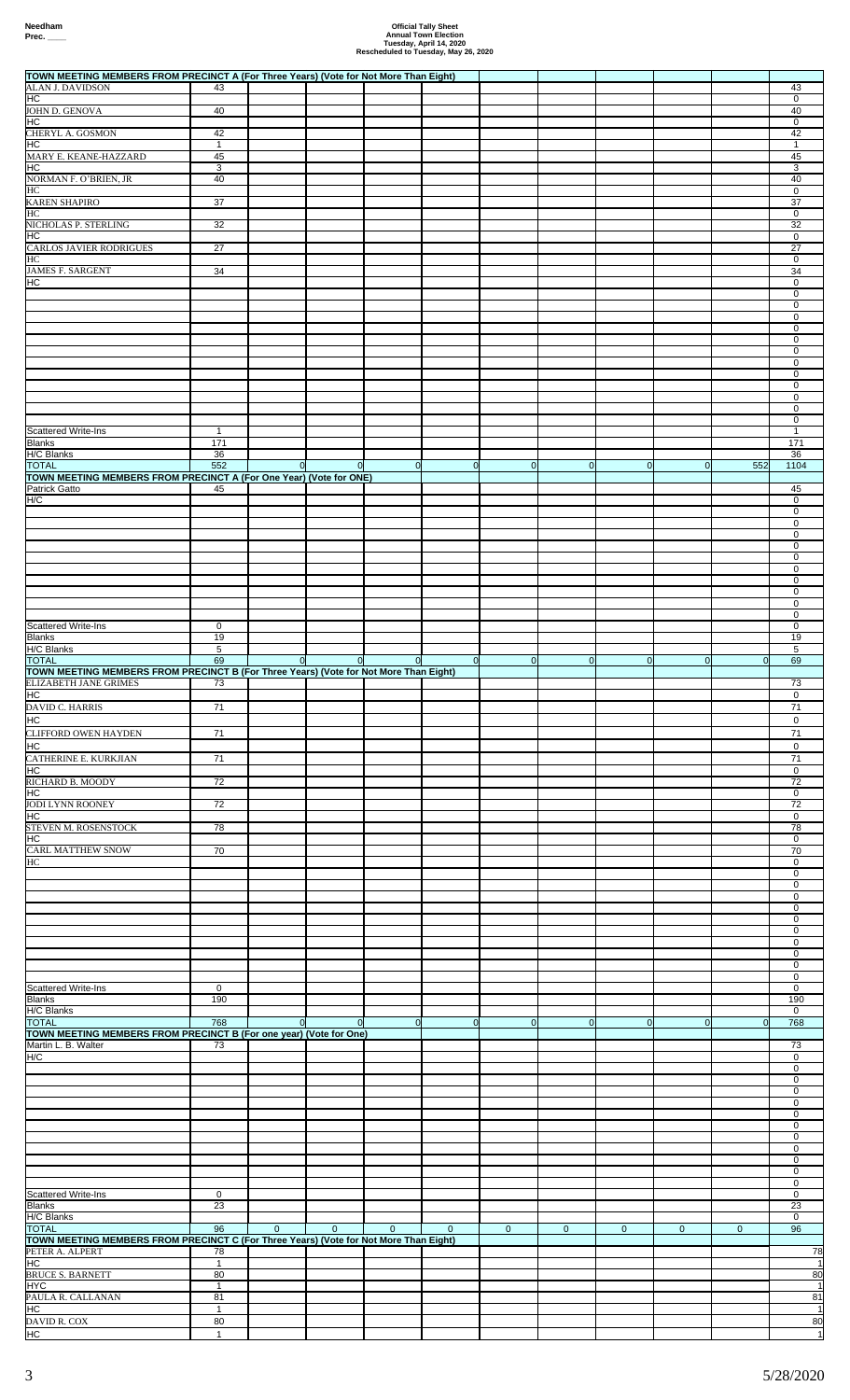| MARK J. GLUESING              | 80          |          |          |  |   |          |    |  | 80       |
|-------------------------------|-------------|----------|----------|--|---|----------|----|--|----------|
| HC                            |             |          |          |  |   |          |    |  |          |
| JAMES D. MASTERMAN            | 78          |          |          |  |   |          |    |  | 78       |
| HC                            |             |          |          |  |   |          |    |  |          |
| <b>LOUISE L. MILLER</b><br>HC | 87          |          |          |  |   |          |    |  | 87       |
|                               |             |          |          |  |   |          |    |  |          |
| <b>REBECCA WABER</b>          | 73          |          |          |  |   |          |    |  | 73       |
| H <sub>C</sub>                |             |          |          |  |   |          |    |  |          |
|                               |             |          |          |  |   |          |    |  | $\Omega$ |
|                               |             |          |          |  |   |          |    |  |          |
|                               |             |          |          |  |   |          |    |  |          |
|                               |             |          |          |  |   |          |    |  |          |
|                               |             |          |          |  |   |          |    |  | ΩI       |
|                               |             |          |          |  |   |          |    |  | $\Omega$ |
|                               |             |          |          |  |   |          |    |  |          |
| <b>Scattered Write-Ins</b>    | $\mathbf 0$ |          |          |  |   |          |    |  |          |
| <b>Blanks</b>                 |             |          |          |  |   |          |    |  |          |
| H/C Blanks                    | 218         |          |          |  |   |          |    |  | 218      |
| <b>TOTAL</b>                  | 864         | $\Omega$ | $\Omega$ |  | n | $\Omega$ | ΩI |  | 864      |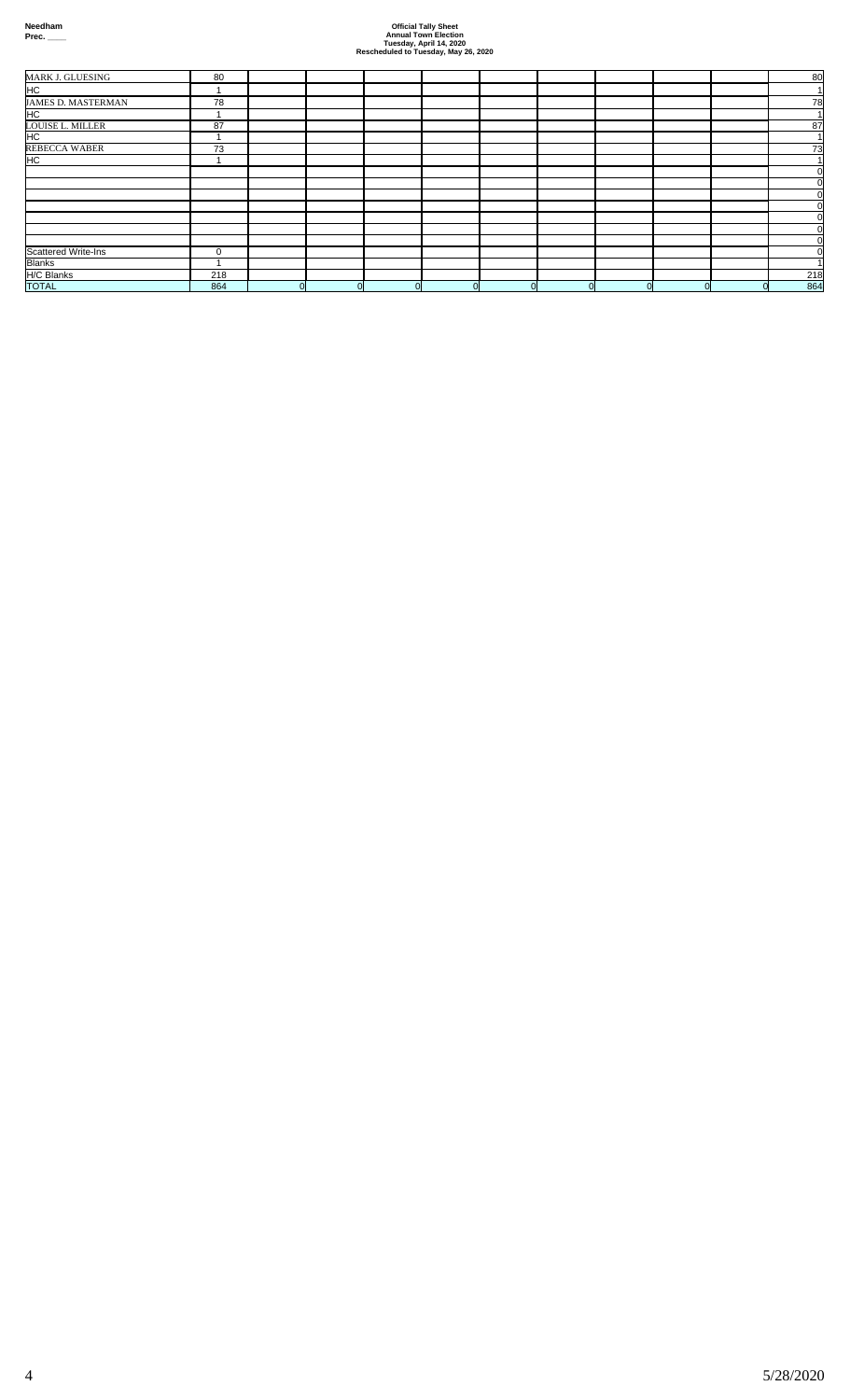| TOWN MEETING MEMBERS FROM PRECINCT D (For Three Years) (Vote for Not More Than Eight)                   |                      |                |                |              |                |             |              |                |                |             |                                  |
|---------------------------------------------------------------------------------------------------------|----------------------|----------------|----------------|--------------|----------------|-------------|--------------|----------------|----------------|-------------|----------------------------------|
| CYNTHIA L. CONTURIE<br>HC                                                                               | 55<br>2              |                |                |              |                |             |              |                |                |             | 55<br>$\overline{c}$             |
| DOROTHY H. DeSIMONE<br>HC                                                                               | 70<br>$\overline{2}$ |                |                |              |                |             |              |                |                |             | 70<br>$\overline{2}$             |
| ROSS M. DONALD                                                                                          | 63                   |                |                |              |                |             |              |                |                |             | 63                               |
| HC<br>RICHARD J. LUNETTA                                                                                | $\mathbf{1}$<br>69   |                |                |              |                |             |              |                |                |             | $\overline{1}$<br>69             |
| HC<br><b>GARY B. McNEILL</b>                                                                            | 2<br>53              |                |                |              |                |             |              |                |                |             | $\overline{c}$<br>53             |
| HC<br>STEVEN E. MOCK                                                                                    | $\overline{2}$<br>74 |                |                |              |                |             |              |                |                |             | $\overline{2}$<br>74             |
| HC                                                                                                      | $\overline{2}$       |                |                |              |                |             |              |                |                |             | $\overline{2}$                   |
| THOMAS F. SOISSON<br>НC                                                                                 | 60<br>$\overline{2}$ |                |                |              |                |             |              |                |                |             | 60<br>$\overline{c}$             |
| REGINALD C. FOSTER<br>HС                                                                                | 44<br>$\mathbf{1}$   |                |                |              |                |             |              |                |                |             | 44<br>$\overline{1}$             |
| JUSTIN DOUGLAS McCULLEN                                                                                 | $\overline{47}$      |                |                |              |                |             |              |                |                |             | 47                               |
| HC                                                                                                      | 4                    |                |                |              |                |             |              |                |                |             | $\overline{4}$<br>$\overline{0}$ |
|                                                                                                         |                      |                |                |              |                |             |              |                |                |             | $\overline{0}$<br>$\overline{0}$ |
|                                                                                                         |                      |                |                |              |                |             |              |                |                |             | $\overline{0}$                   |
|                                                                                                         |                      |                |                |              |                |             |              |                |                |             | $\overline{0}$<br>$\overline{0}$ |
|                                                                                                         |                      |                |                |              |                |             |              |                |                |             | $\overline{0}$<br>$\overline{0}$ |
|                                                                                                         |                      |                |                |              |                |             |              |                |                |             | $\overline{0}$                   |
|                                                                                                         |                      |                |                |              |                |             |              |                |                |             | $\overline{0}$<br>$\overline{0}$ |
| <b>Scattered Write-Ins</b><br><b>Blanks</b>                                                             | 1<br>352             |                |                |              |                |             |              |                |                |             | $\overline{1}$<br>352            |
| <b>H/C Blanks</b>                                                                                       | 22                   |                |                |              |                |             |              |                |                |             | 22                               |
| <b>TOTAL</b><br>TOWN MEETING MEMBERS FROM PRECINCT E (For Three & Years) (Vote for Not More Than Eight) | 928                  | $\mathbf{0}$   | $\mathbf{0}$   | $\mathbf 0$  | $\mathbf 0$    | $\mathbf 0$ | $\mathbf{0}$ | $\mathbf 0$    | $\mathbf 0$    | $\mathbf 0$ | 928                              |
| ROBERT R. BRAMAN<br>HC                                                                                  | 67                   |                |                |              |                |             |              |                |                |             | 67<br>$\overline{0}$             |
| PHILIP EDWARD BRANDISH<br>HC                                                                            | 65                   |                |                |              |                |             |              |                |                |             | 65<br>$\overline{0}$             |
| THEODORE M. CROWELL                                                                                     | 67                   |                |                |              |                |             |              |                |                |             | 67                               |
| HC<br>PAUL J. DURDA                                                                                     | 69                   |                |                |              |                |             |              |                |                |             | $\overline{0}$<br>69             |
| HC<br><b>IRENE M. FRANCESCONI</b>                                                                       | 72                   |                |                |              |                |             |              |                |                |             | $\overline{0}$<br>72             |
| HC                                                                                                      |                      |                |                |              |                |             |              |                |                |             | $\overline{0}$                   |
| JULIE E. STEVENS<br>HC                                                                                  | 76                   |                |                |              |                |             |              |                |                |             | 76<br>$\overline{0}$             |
| CYNTHIA J. WOLFE<br>HС                                                                                  | 74                   |                |                |              |                |             |              |                |                |             | 74<br>$\overline{0}$             |
| PETER ROBERT COHENNO                                                                                    | 67                   |                |                |              |                |             |              |                |                |             | 67                               |
| HC                                                                                                      |                      |                |                |              |                |             |              |                |                |             | $\Omega$                         |
|                                                                                                         |                      |                |                |              |                |             |              |                |                |             |                                  |
|                                                                                                         |                      |                |                |              |                |             |              |                |                |             |                                  |
|                                                                                                         |                      |                |                |              |                |             |              |                |                |             |                                  |
|                                                                                                         |                      |                |                |              |                |             |              |                |                |             |                                  |
|                                                                                                         |                      |                |                |              |                |             |              |                |                |             |                                  |
|                                                                                                         |                      |                |                |              |                |             |              |                |                |             |                                  |
|                                                                                                         |                      |                |                |              |                |             |              |                |                |             |                                  |
|                                                                                                         |                      |                |                |              |                |             |              |                |                |             |                                  |
| <b>Scattered Write-Ins</b>                                                                              | $\mathbf 0$          |                |                |              |                |             |              |                |                |             | $\overline{0}$<br>$\overline{0}$ |
| <b>Blanks</b>                                                                                           | 299                  |                |                |              |                |             |              |                |                |             | 299                              |
| H/C Blanks<br><b>TOTAL</b>                                                                              | 856                  | $\overline{0}$ | $\overline{0}$ | $\mathbf 0$  | $\mathbf{0}$   | $\Omega$    | $\Omega$     | $\overline{0}$ | $\overline{0}$ | $\Omega$    | $\overline{0}$<br>856            |
| TOWN MEETING MEMBER PRECINCT E (FOR One Year) (Vote for ONE)<br>WILLIAM J. PAULSON                      | 79                   |                |                |              |                |             |              |                |                |             | $\overline{0}$<br>79             |
| HC                                                                                                      |                      |                |                |              |                |             |              |                |                |             | $\overline{0}$                   |
|                                                                                                         |                      |                |                |              |                |             |              |                |                |             | $\overline{0}$<br>$\overline{0}$ |
|                                                                                                         |                      |                |                |              |                |             |              |                |                |             | $\overline{0}$<br>0              |
|                                                                                                         |                      |                |                |              |                |             |              |                |                |             | $\overline{0}$<br>$\overline{0}$ |
|                                                                                                         |                      |                |                |              |                |             |              |                |                |             | $\overline{0}$                   |
| <b>Blanks</b><br>H/C Blanks                                                                             | 0<br>28              |                |                |              |                |             |              |                |                |             | $\overline{0}$<br>28             |
| <b>TOTAL</b><br>TOWN MEETING MEMBERS FROM PRECINCT F (For Three Years) (Vote for Not More Than Eight)   | $\frac{107}{20}$     | 0l             | $\Omega$       | $\mathbf{0}$ | $\overline{0}$ | $\Omega$    | $\Omega$     | $\Omega$       | <sub>0</sub>   | 0l          | 107                              |
| LAWRENCE J. COHEN                                                                                       | 56                   |                |                |              |                |             |              |                |                |             | 56                               |
| НC<br>DOUG H. FOX                                                                                       | 55                   |                |                |              |                |             |              |                |                |             | $\overline{0}$<br>55             |
| НC<br>ROCHELLE E. GOLDIN                                                                                | 63                   |                |                |              |                |             |              |                |                |             | $\overline{0}$<br>63             |
| НC<br>JOHN P. KIRK                                                                                      | 54                   |                |                |              |                |             |              |                |                |             | $\overline{0}$                   |
| НC                                                                                                      |                      |                |                |              |                |             |              |                |                |             | 54<br>$\overline{0}$             |
| MARY ANNE MacMAHON<br>НC                                                                                | 52                   |                |                |              |                |             |              |                |                |             | 52<br>$\overline{0}$             |
| <b>ADAM S. ZAFF</b><br>HС                                                                               | 58                   |                |                |              |                |             |              |                |                |             | 58<br>$\overline{0}$             |
| EDWARD C. SCHEIDELER                                                                                    | 55                   |                |                |              |                |             |              |                |                |             | 55                               |
| НC<br>JEFFREY M. FRIEDMAN                                                                               | 53                   |                |                |              |                |             |              |                |                |             | $\overline{0}$<br>53             |
| НC                                                                                                      |                      |                |                |              |                |             |              |                |                |             | $\overline{0}$<br>$\overline{0}$ |
|                                                                                                         |                      |                |                |              |                |             |              |                |                |             | $\overline{0}$                   |
|                                                                                                         |                      |                |                |              |                |             |              |                |                |             | $\overline{0}$<br>$\Omega$       |
|                                                                                                         |                      |                |                |              |                |             |              |                |                |             | $\Omega$<br>$\overline{0}$       |
|                                                                                                         |                      |                |                |              |                |             |              |                |                |             | $\overline{0}$                   |
| <b>HC Blanks</b>                                                                                        | 40                   |                |                |              |                |             |              |                |                |             | υ<br>$\overline{40}$             |
| Scattered Write-Ins:<br><b>Blanks</b>                                                                   | $\mathbf{1}$<br>265  |                |                |              |                |             |              |                |                |             | $\vert$ 1<br>265                 |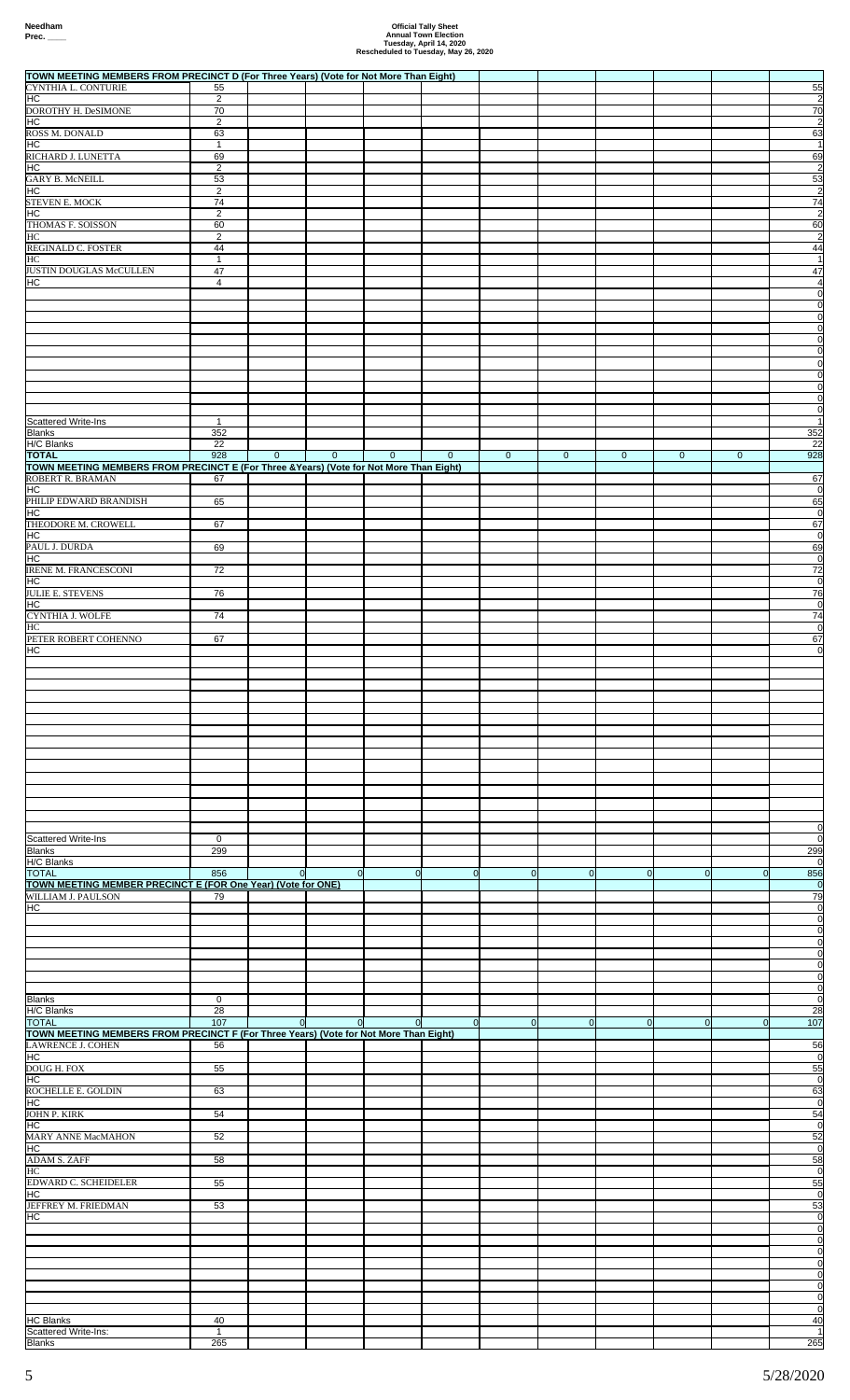|                                |    |  | $\mathbf{U}$ | $\Omega$ | U | $\Omega$ | 0 | $\Omega$ | 752 |
|--------------------------------|----|--|--------------|----------|---|----------|---|----------|-----|
|                                |    |  |              |          |   |          |   |          |     |
| DENNIS FRANCIS MCCAFFERTY      | 61 |  |              |          |   |          |   |          | 61  |
| HC                             |    |  |              |          |   |          |   |          |     |
|                                |    |  |              |          |   |          |   |          |     |
|                                |    |  |              |          |   |          |   |          |     |
|                                |    |  |              |          |   |          |   |          |     |
|                                |    |  |              |          |   |          |   |          |     |
|                                |    |  |              |          |   |          |   |          |     |
|                                |    |  |              |          |   |          |   |          |     |
|                                |    |  |              |          |   |          |   |          |     |
| <b>HC Blanks</b>               | G. |  |              |          |   |          |   |          |     |
|                                |    |  |              |          |   |          |   |          |     |
| Scattered Write-Ins:<br>Blanks | 28 |  |              |          |   |          |   |          | 28  |
| <b>TOTAL</b>                   | 94 |  |              |          |   | $\Omega$ |   |          | 94  |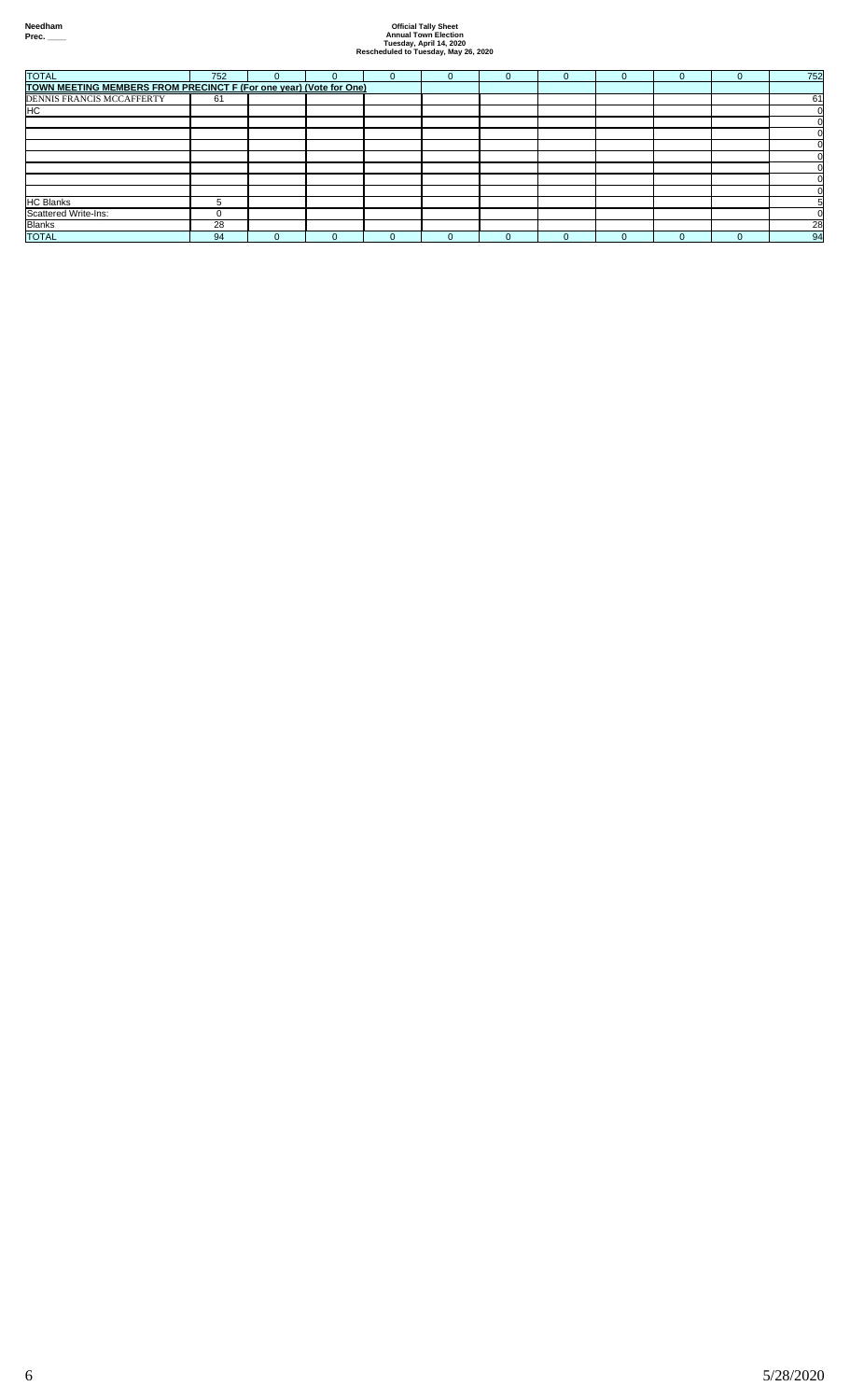| TOWN MEETING MEMBERS FROM PRECINCT G (For Three Years) (Vote for Not More Than Eight)<br>ROBERT J. DERMODY | 85                            |                |                |                |                |                |                |                |                |               | 85                               |
|------------------------------------------------------------------------------------------------------------|-------------------------------|----------------|----------------|----------------|----------------|----------------|----------------|----------------|----------------|---------------|----------------------------------|
| H//C<br>CATHERINE REID DOWD                                                                                | 14                            |                |                |                |                |                |                |                |                |               | 14                               |
| H/C                                                                                                        | 88<br>12                      |                |                |                |                |                |                |                |                |               | 88<br>12                         |
| <b>HEIDI R. FRAIL</b><br>H/C                                                                               | 102<br>11                     |                |                |                |                |                |                |                |                |               | 102<br>11                        |
| ROBERT T. SMART, JR.<br>H/C                                                                                | 95<br>14                      |                |                |                |                |                |                |                |                |               | 95<br>14                         |
| SALLY ANN THERAN                                                                                           | 88                            |                |                |                |                |                |                |                |                |               | 88                               |
| H/C<br>RICHARD DeMEIS                                                                                      | 11<br>65                      |                |                |                |                |                |                |                |                |               | 11<br>65                         |
| H/C<br>STEPHEN ANTHONY FRAIL                                                                               | 9<br>85                       |                |                |                |                |                |                |                |                |               | 9<br>85                          |
| H/C                                                                                                        | 9                             |                |                |                |                |                |                |                |                |               | 9                                |
| <b>ALISA M. SKATRUD</b><br>H/C                                                                             | 107<br>12                     |                |                |                |                |                |                |                |                |               | 107<br>12                        |
| PATRICK WESTON TACELLI<br>H/C                                                                              | 73<br>11                      |                |                |                |                |                |                |                |                |               | 73<br>11                         |
|                                                                                                            |                               |                |                |                |                |                |                |                |                |               | $\overline{0}$                   |
|                                                                                                            |                               |                |                |                |                |                |                |                |                |               | $\overline{0}$<br>$\overline{0}$ |
|                                                                                                            |                               |                |                |                |                |                |                |                |                |               | $\overline{0}$<br>$\overline{0}$ |
|                                                                                                            |                               |                |                |                |                |                |                |                |                |               | $\overline{0}$<br>$\overline{0}$ |
|                                                                                                            |                               |                |                |                |                |                |                |                |                |               | $\overline{0}$                   |
|                                                                                                            |                               |                |                |                |                |                |                |                |                |               | $\overline{0}$<br>$\overline{0}$ |
| <b>Scattered Write-Ins</b><br>Blanks                                                                       | 0<br>468                      |                |                |                |                |                |                |                |                |               | $\Omega$<br>468                  |
| H/C Blanks                                                                                                 | 17                            |                |                |                |                |                |                |                |                |               | 17                               |
| <b>TOTAL</b><br>TOWN MEETING MEMBERS FROM PRECINCT H (For Three Years) (Vote for Not More Than Eight)      | 1376                          | $\overline{0}$ | $\Omega$       | $\overline{0}$ | $\overline{0}$ | $\Omega$       | $\overline{0}$ | <sup>ol</sup>  | $\overline{0}$ | <sup>ol</sup> | 0                                |
| <b>JULIA SATI COSENTINO</b><br>H/C                                                                         | 71<br>$\overline{2}$          |                |                |                |                |                |                |                |                |               | $\overline{2}$                   |
| MICHAEHL C. KARDOKD<br>H/C                                                                                 | 62<br>$\overline{2}$          |                |                |                |                |                |                |                |                |               | 62<br>$\overline{2}$             |
| NANCY E. McCARTHY                                                                                          | 70                            |                |                |                |                |                |                |                |                |               | 70                               |
| H/C<br>PETER R. OLIVE                                                                                      | $\overline{2}$<br>65          |                |                |                |                |                |                |                |                |               | $\overline{2}$<br>65             |
| H/C<br>RICHARD A ZIMBONE                                                                                   | $\overline{2}$<br>65          |                |                |                |                |                |                |                |                |               | $\overline{2}$<br>65             |
| H/C                                                                                                        | 2                             |                |                |                |                |                |                |                |                |               | $\overline{2}$                   |
| <b>Thomas Edward Gillogley</b>                                                                             | $\overline{7}$                |                |                |                |                |                |                |                |                |               | $\overline{0}$<br>7              |
| Lynn Sara Feigenbaum<br>Janet L. Bulian                                                                    | 6<br>$\overline{4}$           |                |                |                |                |                |                |                |                |               | 6                                |
| Eileen M. Mullen<br>Kevin F. Tierney                                                                       | 3<br>3                        |                |                |                |                |                |                |                |                |               |                                  |
| William A. Sloan                                                                                           | $\overline{2}$                |                |                |                |                |                |                |                |                |               |                                  |
| Stacie Goddard<br>Heidi Smith                                                                              | $\overline{2}$<br>-1          |                |                |                |                |                |                |                |                |               |                                  |
|                                                                                                            |                               |                |                |                |                |                |                |                |                |               | <sub>0</sub><br>0                |
|                                                                                                            |                               |                |                |                |                |                |                |                |                |               |                                  |
|                                                                                                            |                               |                |                |                |                |                |                |                |                |               |                                  |
|                                                                                                            |                               |                |                |                |                |                |                |                |                |               | $\overline{0}$                   |
|                                                                                                            |                               |                |                |                |                |                |                |                |                |               | $\overline{0}$<br>0              |
|                                                                                                            |                               |                |                |                |                |                |                |                |                |               | $\overline{0}$                   |
| Scattered Write-Ins:                                                                                       | 0                             |                |                |                |                |                |                |                |                |               | $\overline{0}$<br>$\overline{0}$ |
| Blanks<br>H/C Blanks                                                                                       | 376<br>5                      |                |                |                |                |                |                |                |                |               | 376<br>$5\overline{)}$           |
| <b>TOTAL</b>                                                                                               | 2613                          | $\Omega$       | $\Omega$       | $\Omega$       | $\Omega$       | $\overline{0}$ | $\overline{0}$ | $\overline{0}$ | $\overline{0}$ |               | 752                              |
| TOWN MEETING MEMBER FROM PRECINCT H (for one year) (Vote for ONE)<br>Write-Ins:                            |                               |                |                |                |                |                |                |                |                |               |                                  |
| Eileen M. Mullen<br>Kevin F. Tierney                                                                       | 3<br>3                        |                |                |                |                |                |                |                |                |               |                                  |
| Mary Bildner<br>David Frawley                                                                              | $\mathbf{1}$<br>1             |                |                |                |                |                |                |                |                |               |                                  |
|                                                                                                            |                               |                |                |                |                |                |                |                |                |               |                                  |
|                                                                                                            |                               |                |                |                |                |                |                |                |                |               | 0<br>0                           |
| Scattered Write-Ins:                                                                                       | $\mathbf 0$                   |                |                |                |                |                |                |                |                |               | 0<br>$\Omega$                    |
| Blanks<br>H/C Blanks                                                                                       | 84                            |                |                |                |                |                |                |                |                |               | 84<br>$\overline{0}$             |
| <b>TOTAL</b>                                                                                               | 92                            | $\Omega$       | $\Omega$       | $\Omega$       | $\Omega$       | $\overline{0}$ | $\mathbf 0$    | $\overline{0}$ | $\overline{0}$ | $\Omega$      | 92                               |
| TOWN MEETING MEMBER FROM PRECINCT I (for three years) (Vote for ONE)<br>Lisa Dannibal Bagshaw              | 88                            |                |                |                |                |                |                |                |                |               |                                  |
| H/C<br>David J. Ecsedy                                                                                     | 81                            |                |                |                |                |                |                |                |                |               | 81                               |
| H/C<br>Jill C. Kahn-Boesel                                                                                 | 85                            |                |                |                |                |                |                |                |                |               | $\Omega$<br>85                   |
| H/C                                                                                                        |                               |                |                |                |                |                |                |                |                |               | 0                                |
| William Christopher Kent<br>H/C                                                                            | 81                            |                |                |                |                |                |                |                |                |               |                                  |
| Lorraine M. Murphy<br>H/C                                                                                  | 85                            |                |                |                |                |                |                |                |                |               |                                  |
| David Paul Supple                                                                                          | 89                            |                |                |                |                |                |                |                |                |               |                                  |
| H/C                                                                                                        |                               |                |                |                |                |                |                |                |                |               |                                  |
| Write-Ins:<br>Kristin L.Mollerus                                                                           | $\overline{7}$                |                |                |                |                |                |                |                |                |               |                                  |
| Joseph S. Matthews<br>Artie R. Crocker                                                                     | $\,$ 5 $\,$<br>$\overline{2}$ |                |                |                |                |                |                |                |                |               |                                  |
| John L. Gallo                                                                                              | $\overline{2}$                |                |                |                |                |                |                |                |                |               |                                  |
| Benjamin H. Szekely                                                                                        | $\mathbf{1}$                  |                |                |                |                |                |                |                |                |               |                                  |
|                                                                                                            |                               |                |                |                |                |                |                |                |                |               |                                  |
|                                                                                                            |                               |                |                |                |                |                |                |                |                |               |                                  |
| Scattered Write-Ins:                                                                                       | 21                            |                |                |                |                |                |                |                |                |               | $\Omega$<br>21                   |
| <u>Blanks</u><br>H/C Blanks                                                                                | <u>389</u>                    |                |                |                |                |                |                |                |                |               | <u>389</u><br>- 0                |
| <b>TOTAL</b>                                                                                               | 936                           | $\overline{0}$ | $\overline{0}$ | $\overline{0}$ | $\overline{0}$ | $\overline{0}$ | 0              | $\mathsf{O}$   | 0              | $\mathbf{0}$  | 936                              |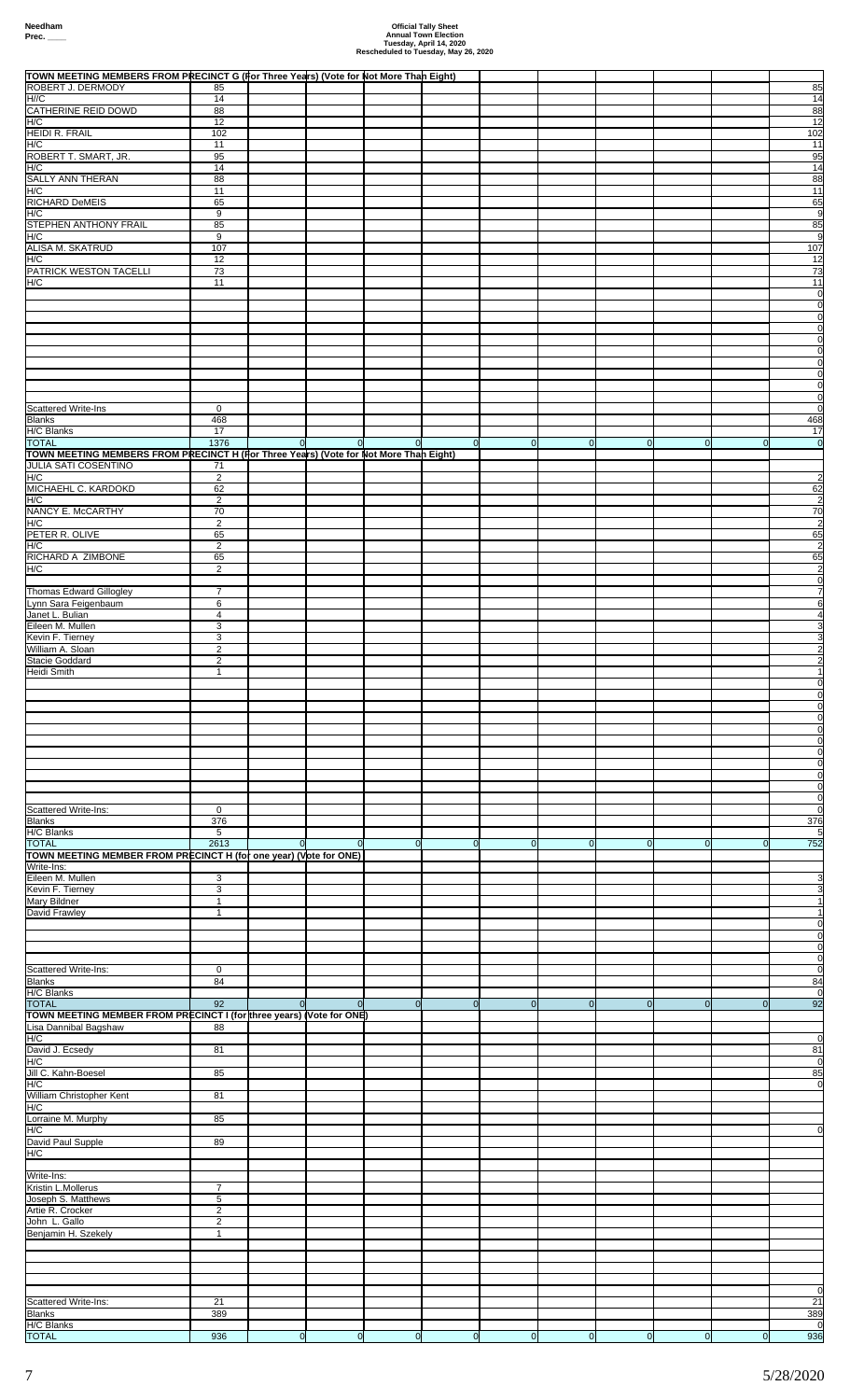| TOWN MEETING MEMBER FROM PRECINCT I (for one year) (Vote for ONE) |     |  |  |  |  |    |
|-------------------------------------------------------------------|-----|--|--|--|--|----|
| Evelyn C. Alberding                                               | 99  |  |  |  |  |    |
| H/C                                                               |     |  |  |  |  |    |
|                                                                   |     |  |  |  |  |    |
|                                                                   |     |  |  |  |  |    |
|                                                                   |     |  |  |  |  |    |
|                                                                   |     |  |  |  |  |    |
| <b>Scattered Write-Ins:</b>                                       |     |  |  |  |  |    |
| <b>Blanks</b>                                                     | 18  |  |  |  |  | 18 |
| <b>H/C Blanks</b>                                                 |     |  |  |  |  |    |
| <b>TOTAL</b>                                                      | 117 |  |  |  |  |    |